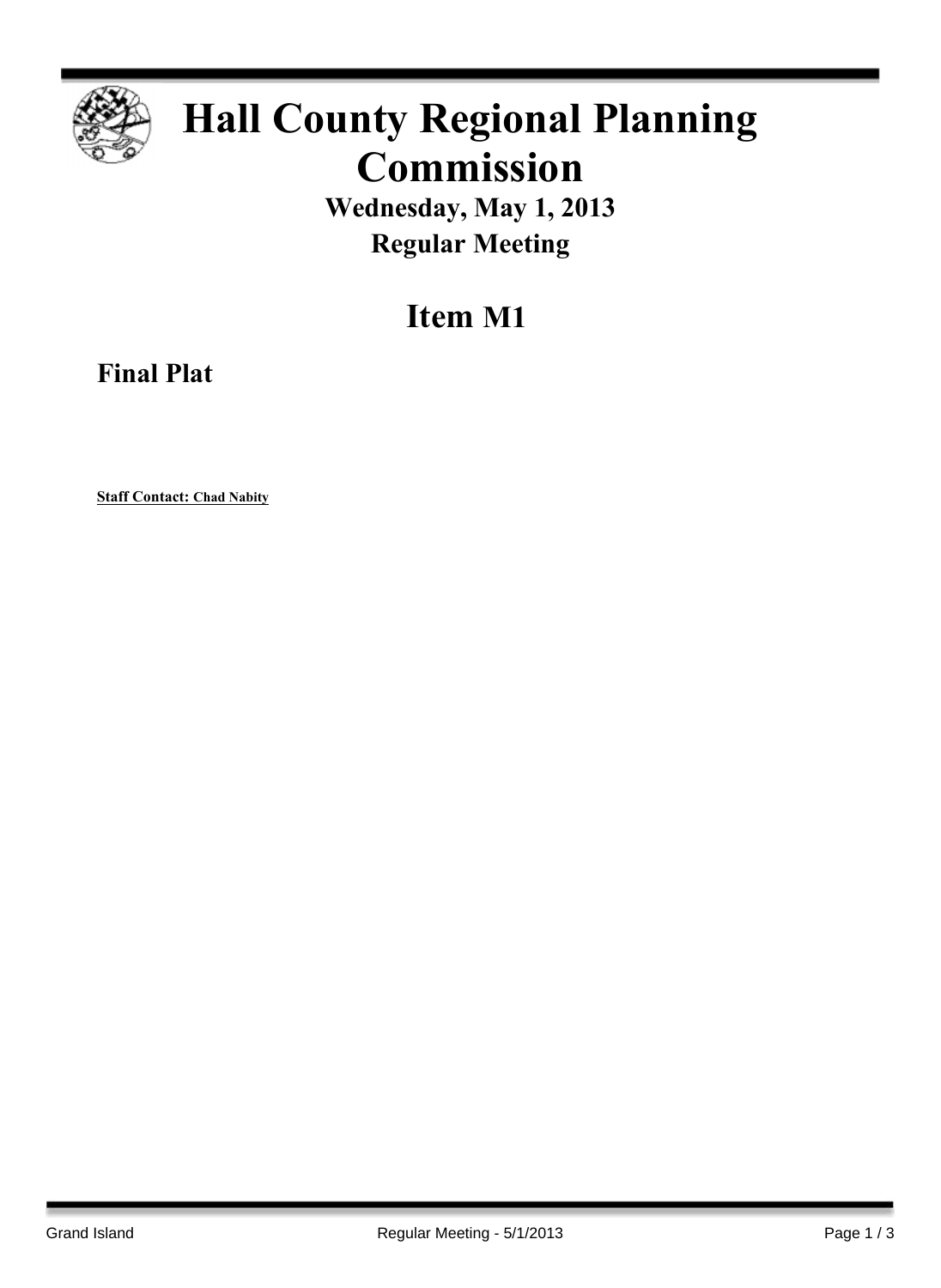April 23, 2013

Dear Members of the Board:

## **RE: Final Plat – Chief/Westgate Subdivision**

For reasons of Section 19-923 Revised Statues of Nebraska, as amended, there is herewith submitted a final plat of Chief/Westgate Subdivision, located in the City of Grand Island, in Hall County Nebraska.

This final plat proposes to create 4 lots on a Replat of all of Lot 1, Westgate Fourth Subdivision, in the City of Grand Island, and Part of the Southwest Quarter (SW1/4) of Section Twenty-Four (24), Township Eleven (11) North, Range Ten (10) West of the  $6<sup>th</sup>$  P.M. in the City of Grand Island Hall County, Nebraska, said tract containing 12.13 acres.

You are hereby notified that the Regional Planning Commission will consider this final plat at the next meeting that will be held at 6:00 p.m. on May 1, 2013 in the Council Chambers located in Grand Island's City Hall.

Sincerely,

Chad Nabity, AICP Planning Director

Cc: City Clerk City Attorney City Public Works City Building Department City Utilities Manager of Postal Operations Olsson Associates

This letter was sent to the following School Districts 1R, 2, 3, 8, 12, 19, 82, 83, 100, 126.